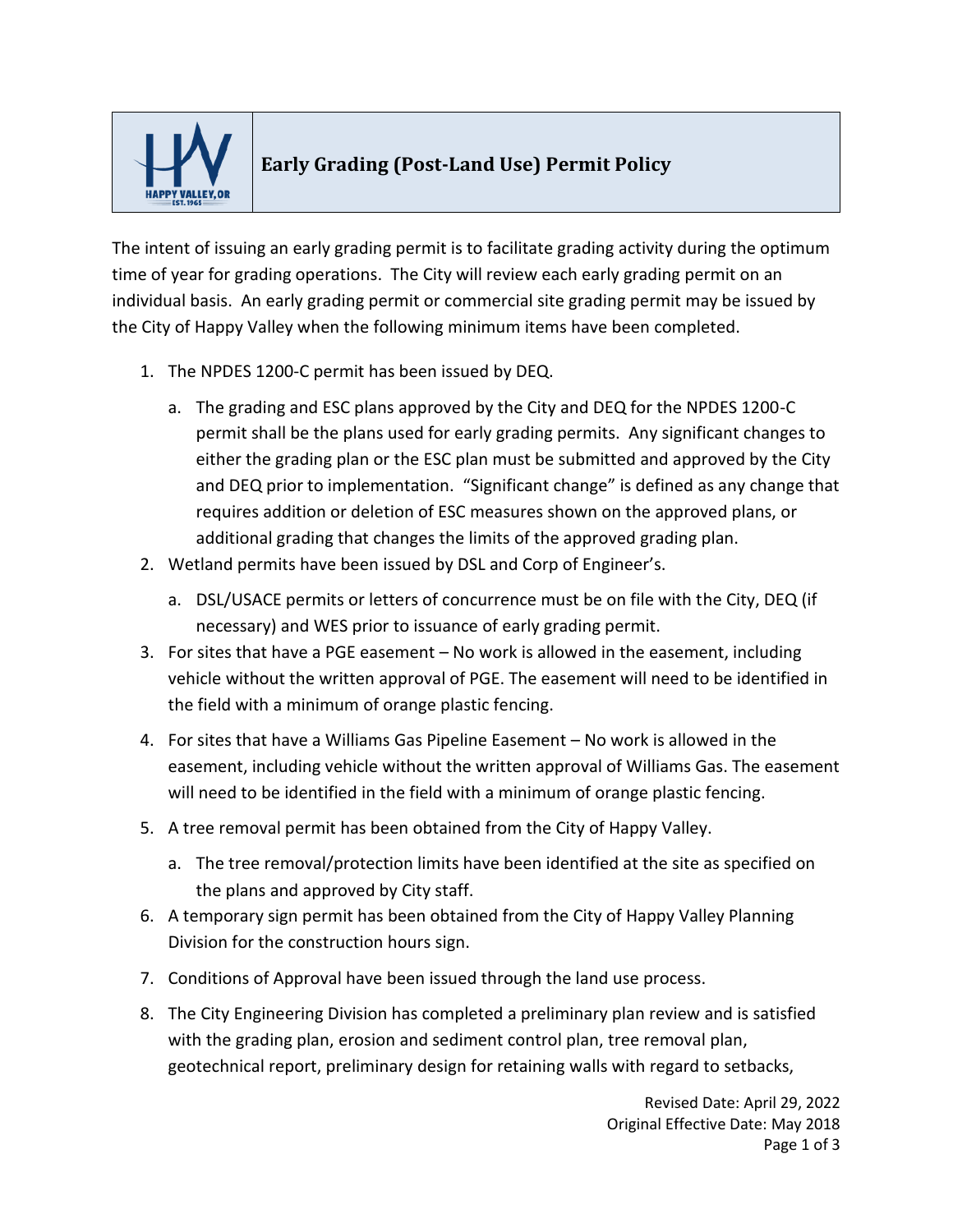slopes, maximum heights and zones of influence, and horizontal and vertical street design.

- 9. Water Environment Services (WES) has completed a preliminary plan review and is satisfied with the general location design of the detention facilities, storm water discharge points, and storm water and sanitary sewer pipe sizing or the developer acknowledges that any grading of storm facilities is at their own risk and subject to changes based on subsequent review.
- 10. A signed copy of the City's Early Grading Agreement for Development.
- 11. An early grading fee of \$1,000 has been paid to the Engineering Department in addition to the plan review deposit.
- 12. All items required for the Site Development or Minor Grading Permit and the Erosion Control Permit have been completed and accepted by the City. These items include:
	- a. Grading and Erosion Control Plans reviewed and approved by the City's Engineering Division.
	- b. An engineer's estimate showing the estimated costs of construction, including erosion control measures. This estimate will be used to determine the required surety amount and the permit fees.
	- c. A performance surety (cash deposit or performance bond) is in place that covers 25% of the cost of grading improvements and on-site erosion sediment control measures. Construction costs exclude haul-off and disposal costs.
	- d. The grading permit fee has been paid based upon the construction costs of the project. Construction costs include mass grading activities excluding haul-off and disposal costs.
	- e. The erosion control permit fee has been paid based upon the size of disturbance.
- 13. For projects that have City frontage A Right-of-Way Permit has been issued by the City. Requirements for the permit include:
	- a. A \$300 permit fee is required for site access off of the City's ROW.
	- b. A traffic control plan showing signage, truck access and any other uses of the City ROW.
- 14. For projects that have County frontage A Right-of-Way Permit has been issued by the County and a copy provided to the City.
- 15. Any offsite easements that are necessary for construction have been recorded at the County and a copy provided to the City.